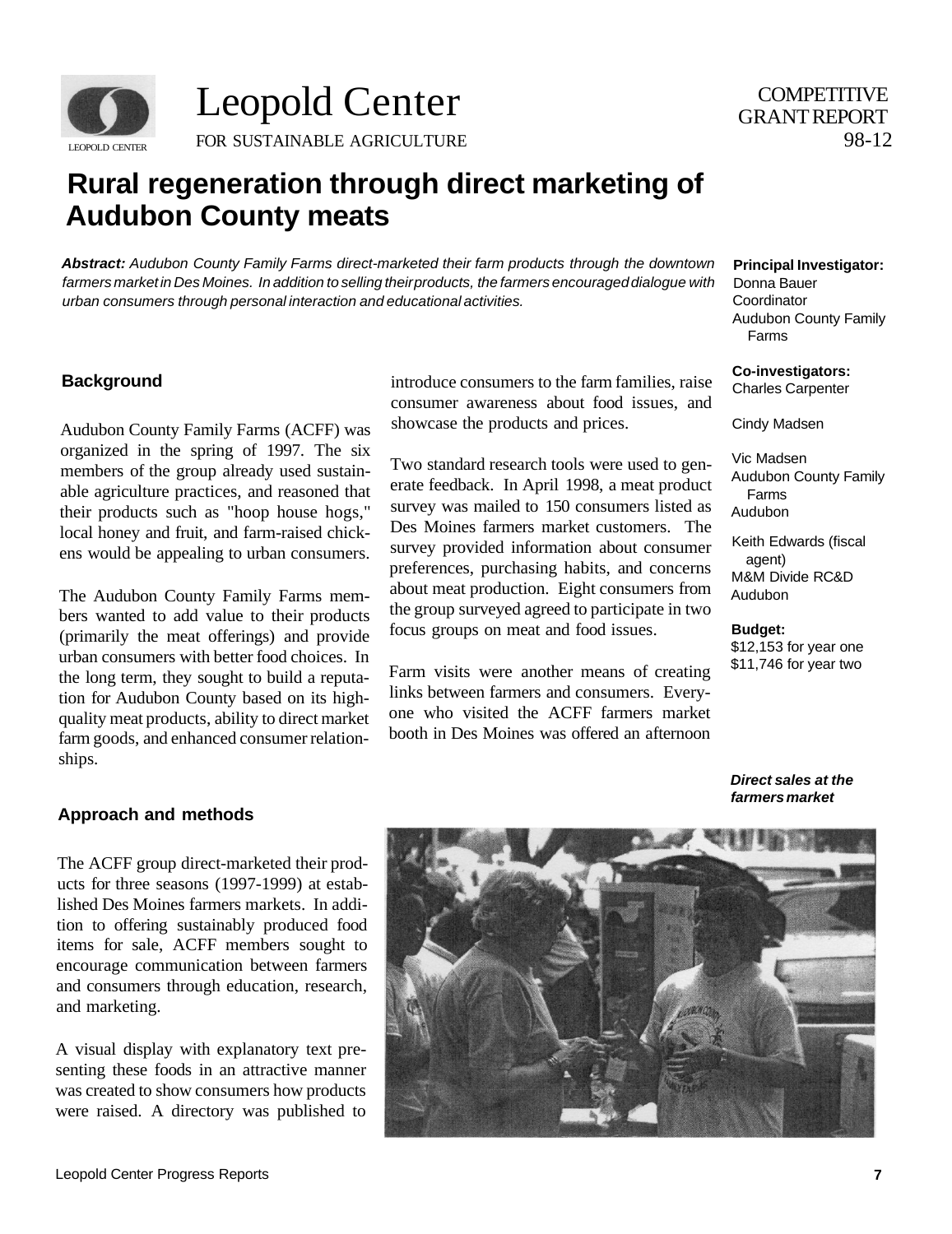of farm tours and a meal prepared from ACFF products.

#### **Results and discussion**

The meat product survey had 47 responses and did not reveal any big surprises, but it did confirm some of what ACFF members had suspected. Consumers were buying most of their meat products from a grocery store, but few stated that they were "always satisfied" with what they purchased.

Only 15 percent were purchasing meat directly from a farmer, but a majority of those (70 percent) who did were "always satisfied" with what they got. The top three barriers to purchasing meat directly from a farmer were 1) farmers markets are not open year round (74 percent), 2) buying this way is too inconvenient, and 3) lack of freezer space limits the amount that can purchased at one time. In addition, few customers (7 percent) were willing to drive to Audubon to pick up meat products.



Survey respondents indicated that they were concerned with food issues such as where the product was produced, where the meat was processed, how the animals were raised and treated, and whether the purchase supported family farms. Several respondents said that they would pay more for products that supported their positions on these issues.

The two focus groups discussed questions of food quality, safety, and security. Both groups indicated that they would be willing to pay slightly more for "locally grown products."

Sales figures from ACFF products were summarized by total sales as well as by pork sales, a cornerstone offering at the farmers market. Total sales increased by 33 percent from 1997 to 1998, and by 51 percent from 1998 to 1999. Sales of pork products increased by 106 percent between 1997 and 1998, and by 71 percent from 1998 to 1999.

## **Conclusions**

Initially, Audubon County Family Farms included six farm families. Over the 27-month period of the project, two families moved away, one family stopped farming, and one family chose to leave ACFF and is restructuring their farm operation. Two of the original six farm families remain, and five other farm families have since joined ACFF.

From its beginnings with a loosely knit group of farmers, ACFF has been shaped by external events such as low commodity markets and internal events such as the abilities of the personnel involved. Because of these factors, group cohesion is not as strong as it could be and not all of the initial ideas have been implemented.

In spite of the organizational fluctuations, ACFF did achieve its goal to successfully market products to urban consumers through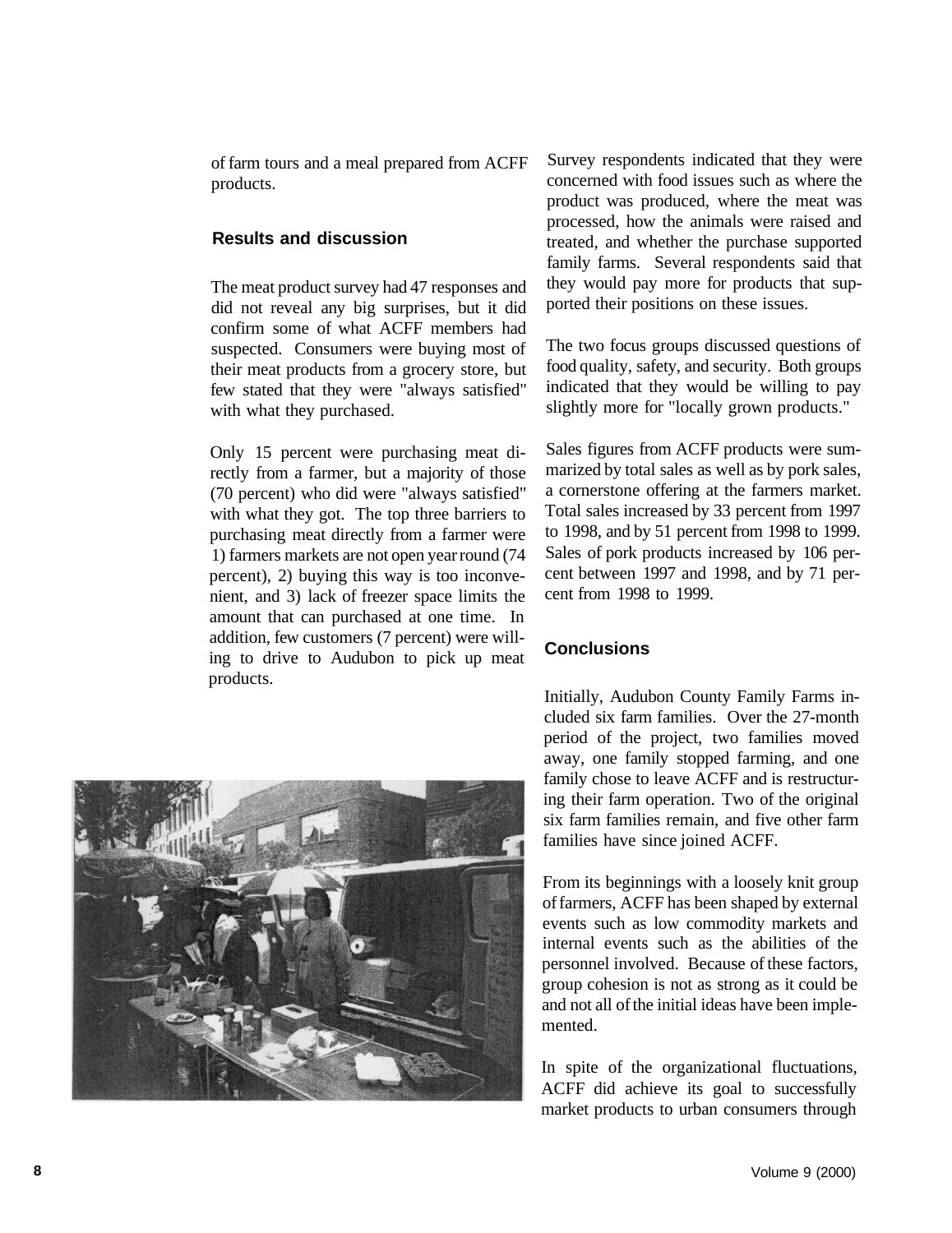the Des Moines farmers markets. Sales figures were up and the consumer mailing list grew from 50 to 225 households. ACFF will continue its sales program at the Des Moines markets beyond the terms of the grant period.

Documenting their educational activities, keeping financial records, and compiling consumer comments, ACFF has collected data that will be helpful to other farmers, researchers, and educators. Presenting what they have learned and mentoring others has been an important part of this project and will continue in the future.

#### **Impact of results**

The ACFF experience demonstrated that farmers may benefit from marketing their products cooperatively. The Audubon group also showed that obstacles (such as long-distance marketing and selling meat as a frozen product) that loom large at the outset may be overcome. Specialty products (hoop house pork, poultry, honey, apples, greenhouse tomatoes, etc.) proved to be worthwhile sales items for farmers.

From interactions with customers, ACFF members gained certain insights about consumers:

- 1) They want foods to be more accessible and year-round availability whenever possible.
- 2) They want more information (correctly presented and labeled) about the food they are offered.
- 3) Consumers in the focus groups were willing to pay more and put up with some inconvenience to get local products.

However, they claim (with considerable strength) that their urban neighbors will need more education and more convenience before they purchase local foods regularly.



**ACFF table top display** 

### **Education and outreach**

Educational materials produced and distributed to consumers by ACFF included:

- 1. Educational directory of ACFF producers,
- 2. Sales brochure,
- 3. One-page description of pork cuts for hotels, restaurants, and institutions,
- 4. Table top display about ACFF, and
- 5. Educational video about farmers who are direct marketing their products.

Articles about the project appeared in the Farm Bureau *Spokesman, Agri-News, Wallace's Farmer,* and the *Des Moines Register.* The ACFF marketing effort was described in the University of Minnesota's *Swine Sourcebook*  and *The Legal Guide for Direct Marketing* by Neil Hamilton.

#### **Educational evaluation**

ACFF arranged for an outside educational evaluation of its operations at the end of the grant period. The evaluators looked at how ACFF's actual strategies and activities helped them meet their objectives, and they also gen-